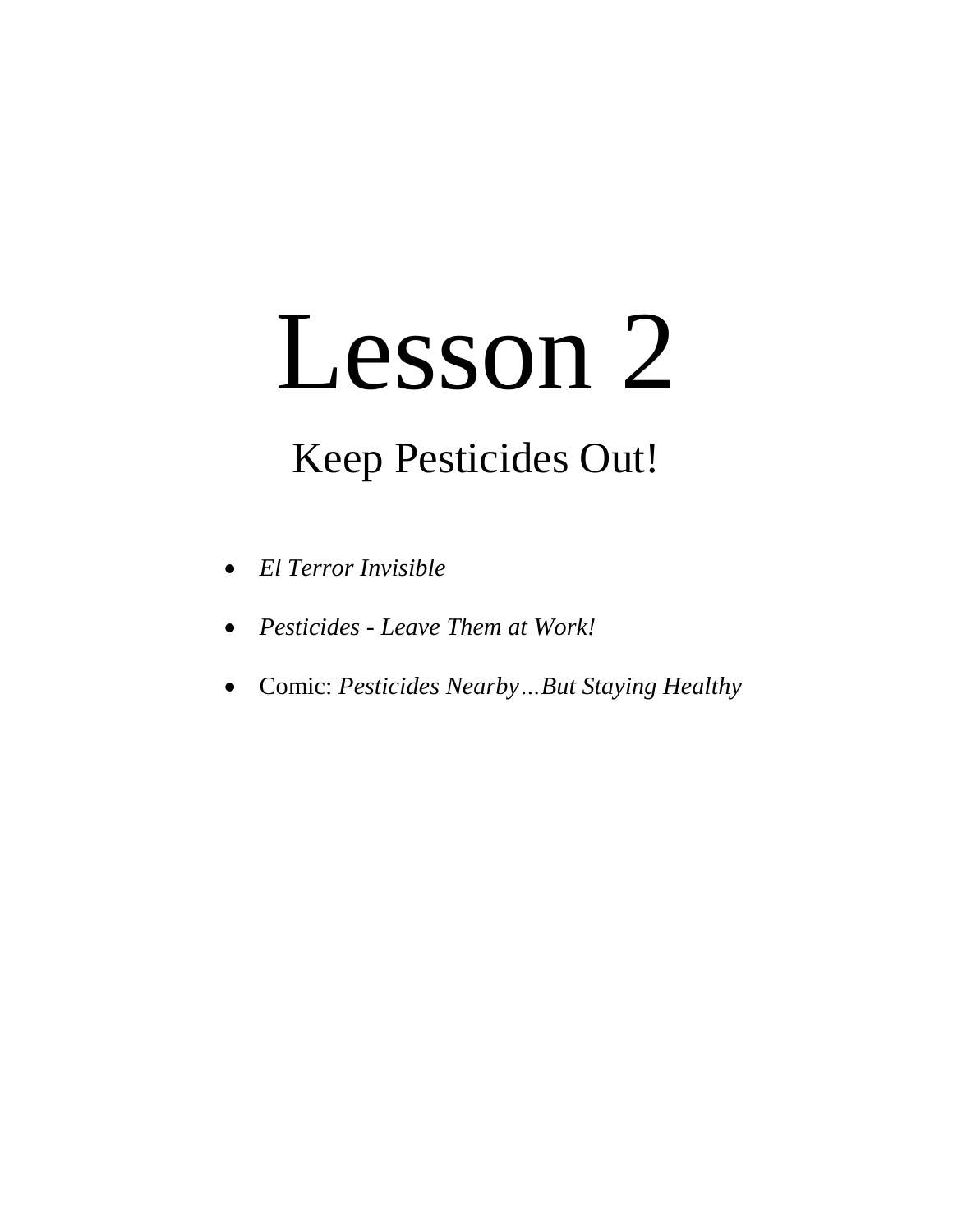### **LA FAMILIA SANA: PROMOTORA PROGRAM**

#### **LESSON PLAN**

#### **Pesticide Safety Lesson 2: Keep Pesticides Out!**

#### **By the end of this lesson, participants will be able to:**

- Describe what a pesticide residue is
- Describe 3 common ways that pesticides are brought from work to home and how to prevent this
- Describe 3 ways to protect your family from pesticide drift (outside of the home and inside of the home)

#### **Participant materials:**

- Comic: *El Terror Invisible*
- Handout: *Pesticides - Leave Them at Work!*
- Comic: *Pesticides Nearby…But Staying Healthy*

#### **Demonstration materials:**

- Talcum powder
- Newspaper

#### **1. Understanding the concept of pesticide residues**

#### **Assessment**

• How do you know where there are pesticides?

#### **Activity**

- Talcum powder demonstration.
- Use the brochure to introduce the character *El Terror Invisible* and how it relates to pesticide residues.

#### **Reflection**

If you were going to explain pesticide residues to a friend, what would you say?

**Note:** If the participant cannot respond to these questions, please review the lesson again.